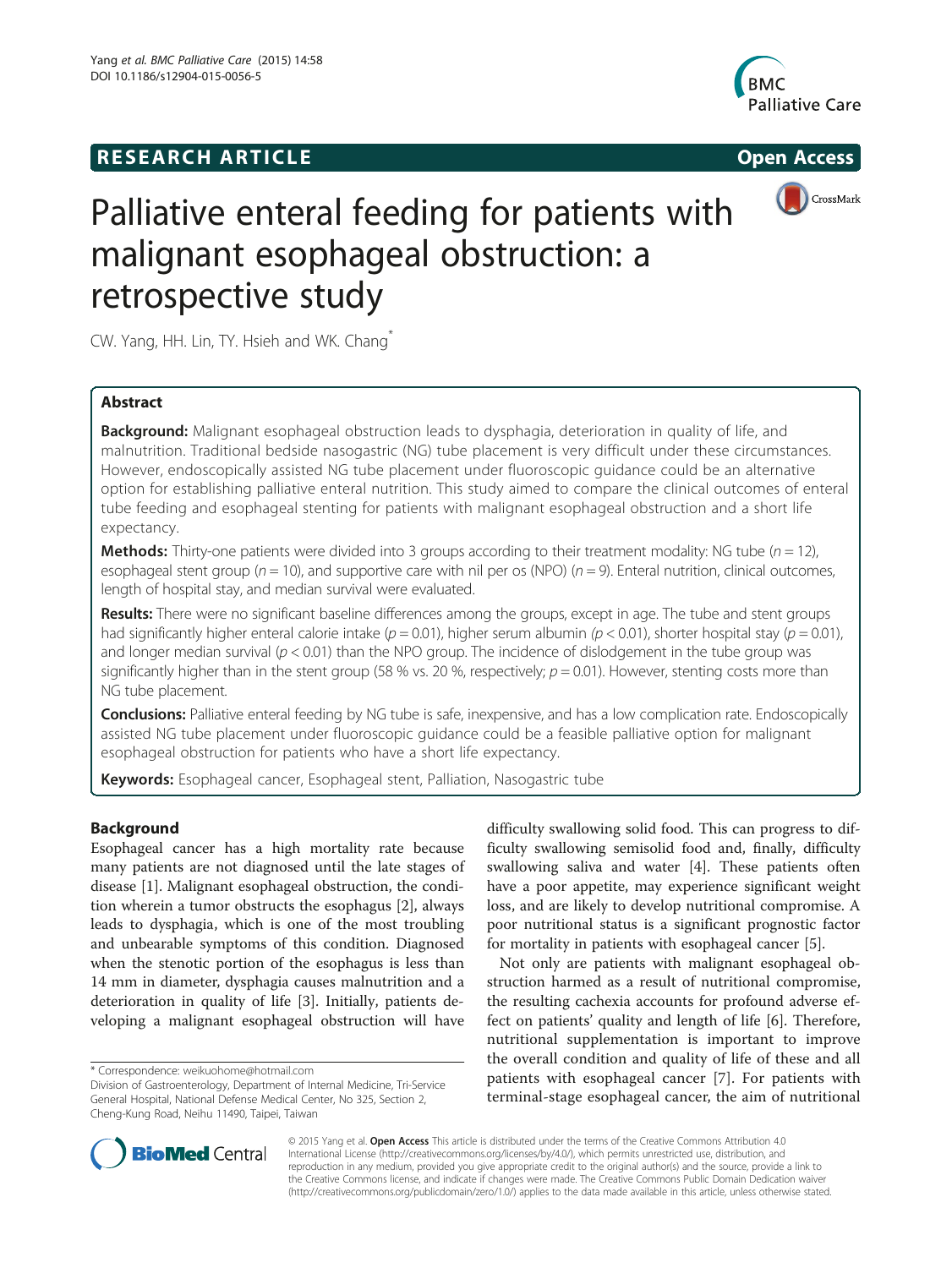therapy is palliative care, because the health-related quality of life of these patients is very poor. Typically, enteral feeding is considered superior to total parenteral nutrition because parenteral nutrition has a higher risk of complications and a higher expense [[8\]](#page-7-0). However, for patients with advanced-stage esophageal cancer, establishment of enteral nutrition is difficult.

The traditional bedside blind-passage method of nasogastric (NG) tube insertion fails in most cases of malignant esophageal obstruction. In addition, percutaneous endoscopic gastrostomy (PEG) might not be possible if the endoscope cannot pass through the stenosis. An alternative, esophageal stent placement improves dysphagia quickly [[9](#page-7-0)] and provides better long-term relief [\[10\]](#page-7-0). Hence, esophageal stenting is considered an option for esophageal cancer patients with severe dysphagia combined with a short life expectancy or recurrent tumor growth after cancer treatment [\[11\]](#page-7-0). For these patients, endoscopy-assisted NG tube placement might be a suitable option for establishment of enteral nutrition. In this study, we aimed to retrospectively evaluate and compare the clinical outcomes of three palliative treatments: nutritional palliation with NG tube placement under fluoroscopic guidance, esophageal stenting, and a nil per os (NPO) regimen.

# Methods

#### Patient selection

We reviewed the cases of 62 patients with malignant esophageal obstruction from 2003 to 2013. Thirty-one patients who underwent percutaneous endoscopic gastrostomy or surgical gastrostomy or jejunostomy were excluded, leaving 31, all of whom had been diagnosed with advanced-stage esophageal cancer requiring palliative treatment owing to metastasis or poor medical condition (unfitness to undergo surgery or chemotherapy). All patients had dysphagia, causing nutritional compromise and deterioration in quality of life, the severity of which was assessed by a dysphagia score. All patients' Eastern Cooperative Oncology Group (ECOG) performance score was 4.

Endoscopically assisted esophageal stenting was the first treatment considered for all patients. Esophageal metallic stenting was not reimbursed by our healthinsurance system in Taiwan. If patients refused a stent due to economic problems or their own choice, endoscopically assisted NG tube placement, which was covered by our health-insurance system, was suggested. If the patient could not undergo either stenting or NG tube placement, supportive palliative medical care was recommended, and the patient was placed on an NPO regimen. Supportive care with fluid hydration and minimal amount of oral liquid diet and water were performed in the NPO group.

#### Data collection

For each patient, data were collected on age, sex, body mass index, nutritional condition (serum albumin at baseline and 3–4 weeks later), tumor characteristics (location, stage, and histology) (Table [1](#page-2-0)), presence of fistula, daily enteral caloric intake (on days 1, 3, 7, and 14 after the start of treatment), daily intravenous fluid volume (on the day prior to the procedure and days 1, 3, 7, and 14 afterward), complications, duration of hospital stay, and median overall survival (Table [2](#page-2-0)). Esophageal tumor stage was determined according to the 7th American Joint Committee on Cancer (AJCC) staging system.

#### Endoscopy-assisted NG tube placement

Patients were placed in the left lateral position for NG tube placement. Oxygen saturation, blood pressure, and heart rate were monitored during the procedure. All patients received a 12-Fr polyurethane feeding tube 114 cm in length (Entube; Rusch, Duluth, GA, USA). The tube was placed according to one of two methods: the guidewire method and the push method.

In the guidewire method, the weighted tip of the feeding tube was cut, and the outer wall of the tube was lubricated with topical lidocaine (Xylocaine Jelly; AstraZeneca, London, UK). The NG tube was flushed with water, loaded with a guidewire (Hydra Jagwire; Boston Scientific, Natick, MA, USA), inserted through the nostril, and passed into the esophagus. A gastroscope was introduced into the site of the stenosis (Fig. [1a](#page-3-0)).

In the push method [[12\]](#page-7-0), the NG tube, loaded with a guidewire, was directly introduced through the stenosis caused by the malignant esophageal obstruction. Initially, the guidewire was introduced through the stenosis under fluoroscopic guidance. Then, the NG tube was advanced through the stenosis site directly along the guidewire (Fig. [1b](#page-3-0)).

To confirm the position of the tube, contrast medium was injected through the NG tube under fluoroscopy. The gastroscope was withdrawn slowly out of the mouth with the feeding tube kept in place to prevent retrograde migration. The guidewire was removed after completion of the procedure. An abdominal plain-film radiograph was obtained to reconfirm the correct position of the feeding tube in both methods (Fig. [1c\)](#page-3-0).

#### Esophageal stenting

The malignant esophageal obstruction was assessed using upper gastrointestinal endoscopy before esophageal stent placement. First, a topical aerosol spray of lidocaine hydrochloride anesthetic was administered to the patient's pharynx. A guidewire was introduced through the endoscope (GIF-Q260; Olympus, Tokyo, Japan), past the obstruction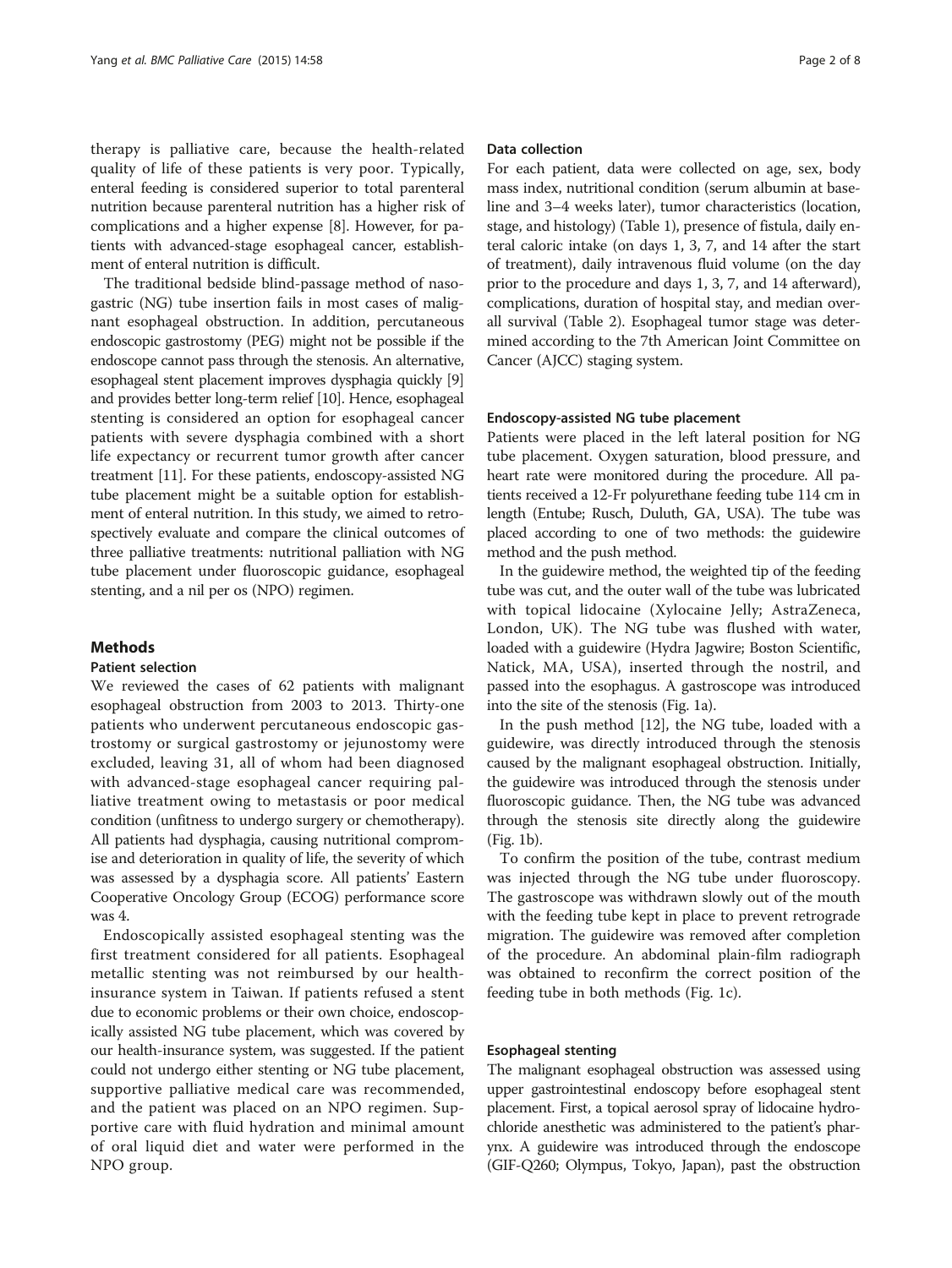<span id="page-2-0"></span>

|                                    | NG tube<br>$(n = 12)$ | Esophageal stent<br>$(n = 10)$ | <b>NPO</b><br>$(n = 9)$ | $P$ -value |
|------------------------------------|-----------------------|--------------------------------|-------------------------|------------|
|                                    |                       |                                |                         |            |
| Age in years                       | $72.6 \pm 14.1$       | $58.0 \pm 9.4$                 | $61.4 \pm 7.8$          | 0.01       |
| Gender (M/F)                       | 10/2                  | 9/1                            | 8/1                     | 0.88       |
| BMI                                | $19.0 \pm 3.3$        | $18.1 \pm 2.6$                 | $17.4 \pm 2.6$          | 0.45       |
| Cancer stage                       |                       |                                |                         | 0.18       |
| $\ensuremath{\mathsf{III}}\xspace$ | $\overline{2}$        | $\mathbf 0$                    | $\mathbf{0}$            |            |
| ${\sf IV}$                         | 10                    | 10                             | 9                       |            |
| Histology                          |                       |                                |                         | 0.07       |
| SCC                                | 9                     | 10                             | 9                       |            |
| ADC                                | 3                     | $\mathsf{O}\xspace$            | $\mathbf{0}$            |            |
| Dysphagia score                    | $3.6 \pm 0.5$         | $3.1 \pm 0.6$                  | $3.8 \pm 0.4$           | 0.02       |
| 3                                  | 5                     | $\,8\,$                        | $\overline{2}$          |            |
| $\overline{4}$                     | 7                     | $\overline{2}$                 | $\overline{7}$          |            |
| Fistula                            |                       |                                |                         |            |
| Yes                                |                       | 6                              | $\mathbf 0$             | < 0.01     |
| No                                 | 11                    | $\overline{4}$                 | 9                       |            |
| Albumin (g/dL)                     | $2.8 \pm 0.4$         | $2.8 \pm 0.5$                  | $2.5 \pm 0.2$           | 0.15       |
| Indication for palliation          |                       |                                |                         | 0.05       |
| Metastasis                         | 10 (83 %)             | 10 (100 %)                     | 5 (56 %)                |            |
| Poor medical condition             | 2 (17 %)              | $0(0\%)$                       | 4 (44 %)                |            |

NG tube nasogastric tube, NPO nil per os, SCC squamous cell carcinoma, ADC adenocarcinoma

site, and into the distal part of the esophagus or stomach. A covered metallic stent (Ultraflex; Boston Scientific) was engaged by a guidewire under fluoroscopic guidance. The esophageal stent length of 10, 12, or 15 cm was selected based on the tumor size and length. After placement, the stent was dilated and deployed under fluoroscopic monitoring.

# Statistical analysis

SPSS software version 20.0 (IBM, Armonk, NY, USA) was used for all statistical analyses. One-way ANOVAs were used to analyze the relationships between the three groups. Student's *t*-test, the  $\chi^2$ -test, and Fisher's exact test were used to analyze the relationship between the NG group and the stent group. Overall median survival

| Table 2 Clinical outcomes and complications |  |  |
|---------------------------------------------|--|--|
|---------------------------------------------|--|--|

|                         | NG tube<br>$(n = 12)$ | Esophageal stent<br>$(n = 10)$ | <b>NPO</b><br>$(n = 9)$ | $P$ -value |
|-------------------------|-----------------------|--------------------------------|-------------------------|------------|
|                         |                       |                                |                         |            |
| Albumin, g/dL           | $3.1 \pm 0.5$         | $3.0 \pm 0.5$                  | $2.1 \pm 0.4$           | < 0.01     |
| EN intake, dL/day       | $11.8 \pm 4.9$        | $10.9 \pm 3.5$                 | $3.6 \pm 1.9$           | 0.01       |
| IV fluid volume, dL/day | $9.9 \pm 4.9$         | $9.4 \pm 3.7$                  | $13.5 \pm 3.3$          | 0.08       |
| LOH, days               | $19 \pm 15$           | $12 \pm 11$                    | $39 \pm 18$             | 0.01       |
| Survival, days          | 122 <sup>a</sup>      | 133 <sup>a</sup>               | 51                      | < 0.01     |
| Complications           | 22                    | 21                             | 9                       |            |
| Aspiration pneumonia    | 7 <sup>b</sup>        | 5 <sup>b</sup>                 | 9                       | 0.38       |
| Dislodgment             | 7 <sup>c</sup>        | $2^{\mathsf{c}}$               | $\mathbf 0$             | 0.01       |
| Chest pain              | $\overline{2}$        | 3                              | 0                       | 0.21       |
| Perforation             | 0                     | $\mathbf{0}$                   | 0                       |            |
| Hemorrhage              | $\mathbf 0$           | $\mathbf{0}$                   | 0                       |            |

 $^{\rm a}$ p = 0.56 between NG tube group and esophageal stent group.  $^{\rm b}$ p = 0.63 between NG tube group and esophageal stent group.  $^{\rm c}$ p = 0.01 between NG tube group and esophageal stent group. NG tube nasogastric tube, NPO nil per os, EN enteral nutrition, PN parenteral nutrition, LOH length of hospital stay, IV intravenous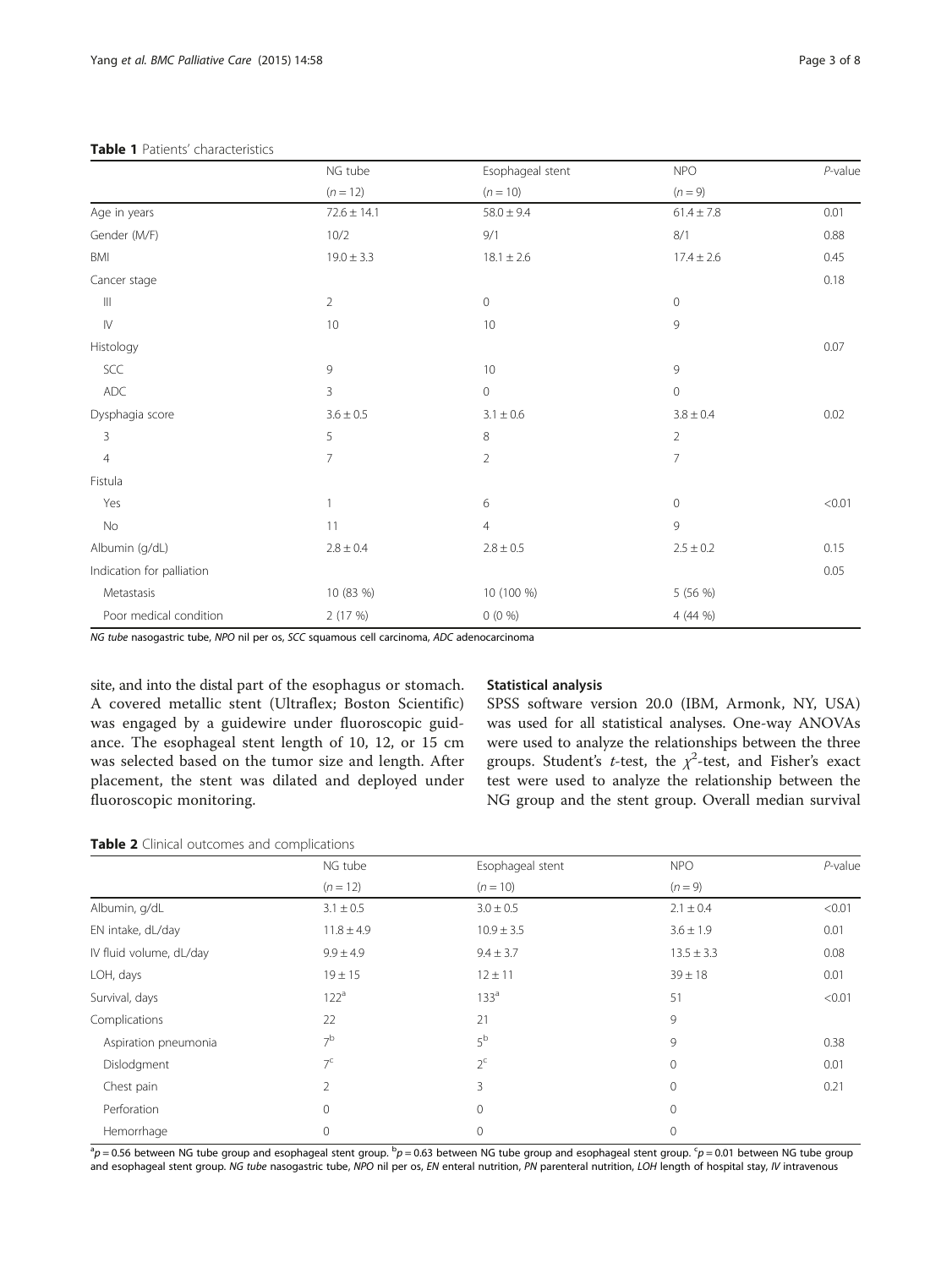<span id="page-3-0"></span>

was calculated from the date of malignant esophageal obstruction diagnosis until death or the last follow-up. Certain parameters, including age, presence of fistula, and dysphagia score, were entered into a Cox regression model to analyze their relative prognostic importance and to plot survival curves, which were tested by the log-rank test.  $p < 0.05$  was considered statistically significant for all analyses. The clinical data were obtained from our database which had been established in a double blind process. In addition, the Institutional Review Board of the Tri-Service General Hospital approved the use and analysis of clinical data (IRB: 2-104-05- 030) (Additional file [1](#page-6-0)).

# Results

# Baseline characteristics and duration of hospital stay

The 31 patients ranged in age from 38 to 88 years with a mean of 64.7 years. There were 27 men and 4 women. When malignant esophageal obstruction was diagnosed, the cancer was AJCC stage IIIC in 3 patients and stage IV in the remaining 28. Patients were divided into three groups according to treatment modality: the NG feeding tube group ( $n = 12$ ), the esophageal stent group ( $n = 10$ ), and the group assigned to supportive care under an NPO regimen ( $n = 9$ ) (Table [1\)](#page-2-0). In the NG feeding tube group, the tube was inserted using the push method in 8 patients and the guidewire method in the remaining 23. There were no significant differences in baseline clinical features among the three groups, except in age (Table [1](#page-2-0)); the three groups were similar with regard to sex distribution, body mass index, dysphagia score, location of tumor, AJCC stage, tumor histology, and baseline serum albumin. The average duration of hospital stay was 19 days in the NG feeding tube group, 12 days in the esophageal stent group, and 39 days in the NPO group ( $p = 0.01$ ; Table [2](#page-2-0)).

#### Daily enteral caloric intake and serum albumin

There was a significant difference in enteral caloric intake among the three groups ( $p = 0.01$ , Table [2](#page-2-0)), but no significant difference was found between the NG feeding tube group and the esophageal stent group. Serum albumin data were available for 11 of the 12 patients who received an NG feeding tube, 8 of the 10 patients who received an esophageal stent, and all 9 patients who were placed on an NPO regimen. Compared with baseline, serum albumin at 3–4 weeks was decreased only in the NPO group. There were significant differences in serum albumin among the three groups after the procedure  $(3.1 \text{ g/dL}$  in the NG feeding group, 3.0 g/dL in the stent group, 2.1 g/dL in the NPO group;  $p < 0.01$ , Table [2\)](#page-2-0). We recorded enteral caloric intake on the day before initiation of palliative treatment and on the first, third, seventh, and fourteenth days of treatment (Fig. [2\)](#page-4-0). The calorie of enteral nutritional formula was one Kcal/ml.

#### Survival

Median survival after diagnosis of malignant esophageal obstruction was 91 days overall: 122 days for the 12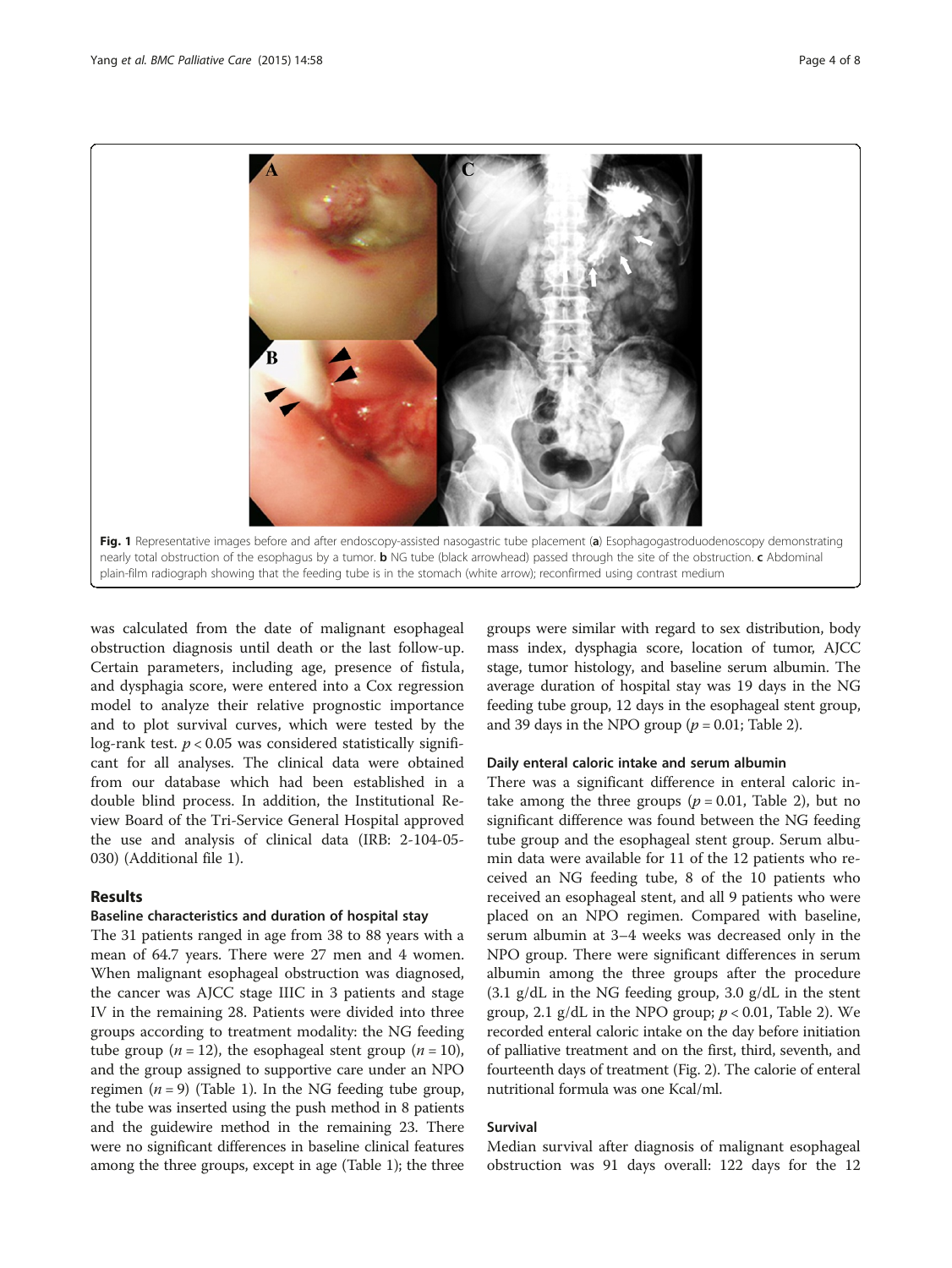<span id="page-4-0"></span>

patients who received an NG feeding tube, 133 days for the 10 patients who received an esophageal stent, and 51 days for the 9 patients who received supportive care under an NPO regimen. The length of hospital stay was 19 days in the NG group, 12 days in the esophageal stent group, and 39 days in the NPO group (Table [2](#page-2-0)). Compared to the NG feeding tube group and the esophageal stent group, the NPO group had significantly inferior overall survival ( $p < 0.01$ ; Table [2](#page-2-0)). However, there was no significant difference in overall survival between the NG feeding tube group and the esophageal stent group ( $p = 0.56$ , Table [2](#page-2-0)). After adjustment for age, dysphagia, and presence of fistula, a Cox regression model found a significant difference among the three groups (Table 3). Patients in the NG group had an adjusted hazard ratio of 0.09 (95 % confidence interval 0.02–0.36), and patients in the stent group had an adjusted hazard ratio of 0.16 (95 % confidence interval 0.03–0.84). However, there was no significant difference in median overall survival between the NG feeding tube group and the esophageal stent group after adjustment for other prognostic factors.

On multivariate Cox regression analysis, nutritional palliation by endoscopically guided NG tube placement  $(p = 0.03,$  hazard ratio 0.09, 95 % confidence interval 0.02–0.36) was an independent predictive factor of better overall survival in patients with advanced esophageal cancer (Table 3). Survival curves, adjusted for the Cox

Table 3 Crude and adjusted hazard ratios for overall survival

| Group                  | Crude $HR$ 95 % CI |                       | Adjusted HR 95 % CI |               |
|------------------------|--------------------|-----------------------|---------------------|---------------|
| <b>NPO</b>             | Reference          |                       | Reference           |               |
| NG tube                | $0.16*$            | $0.05 - 0.50$         | $0.09*$             | $0.02 - 0.36$ |
| Esophageal stent 0.12* |                    | $0.03 - 0.40$ $0.16*$ |                     | $0.03 - 0.84$ |

Adjusted for age, fistula and dysphagia score

 $p$  < 0.05. Comparisons are made using NPO group as reference

regression, were plotted for the tube and stent groups (Fig. 3)

#### Complications

NG feeding tube placement was technically successful in all patients without severe procedure-related complications such as perforation, massive bleeding, or mortality. Similarly, stent placement was successful in all patients, without severe procedure-related complications. Two patients in the tube group and 3 in the stent group experienced post-procedural retrosternal pain and chest discomfort. The most common disease-related complication in the tube group was aspiration pneumonia (58 %), which also occurred in 5 patients (50 %) in the esophageal stent group and all 9 patients (100 %) in the NPO group; there was no significant difference in the incidence of aspiration pneumonia among the NG feeding tube group and the esophageal stent group ( $p = 0.63$ ; Table [2\)](#page-2-0). Following the procedure, 7 patients in the NG tube group (75 %) and 2 in the stent group (29 %) experienced dislodgment and required a repeat procedure. The average duration of dislodgment in NG tube group was 46.3 days. All repeated procedures for dislodgment were successful. Overall, there were no differences in the incidence of complications between the NG feeding tube group and the esophageal stent group, except for dislodgement ( $p = 0.01$ ; Table [2](#page-2-0)).

# **Discussion**

The survival benefit of endoscopically assisted NG tube placement under fluoroscopy as compared with placement of a metal esophageal stent has not been well documented. Our study is the first report to compare median survival among three groups receiving respectively an NG tube, an esophageal stenting, and supportive care under an NPO regimen, as well as the first to reveal the significantly shorter median survival, in comparison with the stent and tube groups, of patients placed on an NPO regimen with only supportive care. Moreover, we are the first to observe

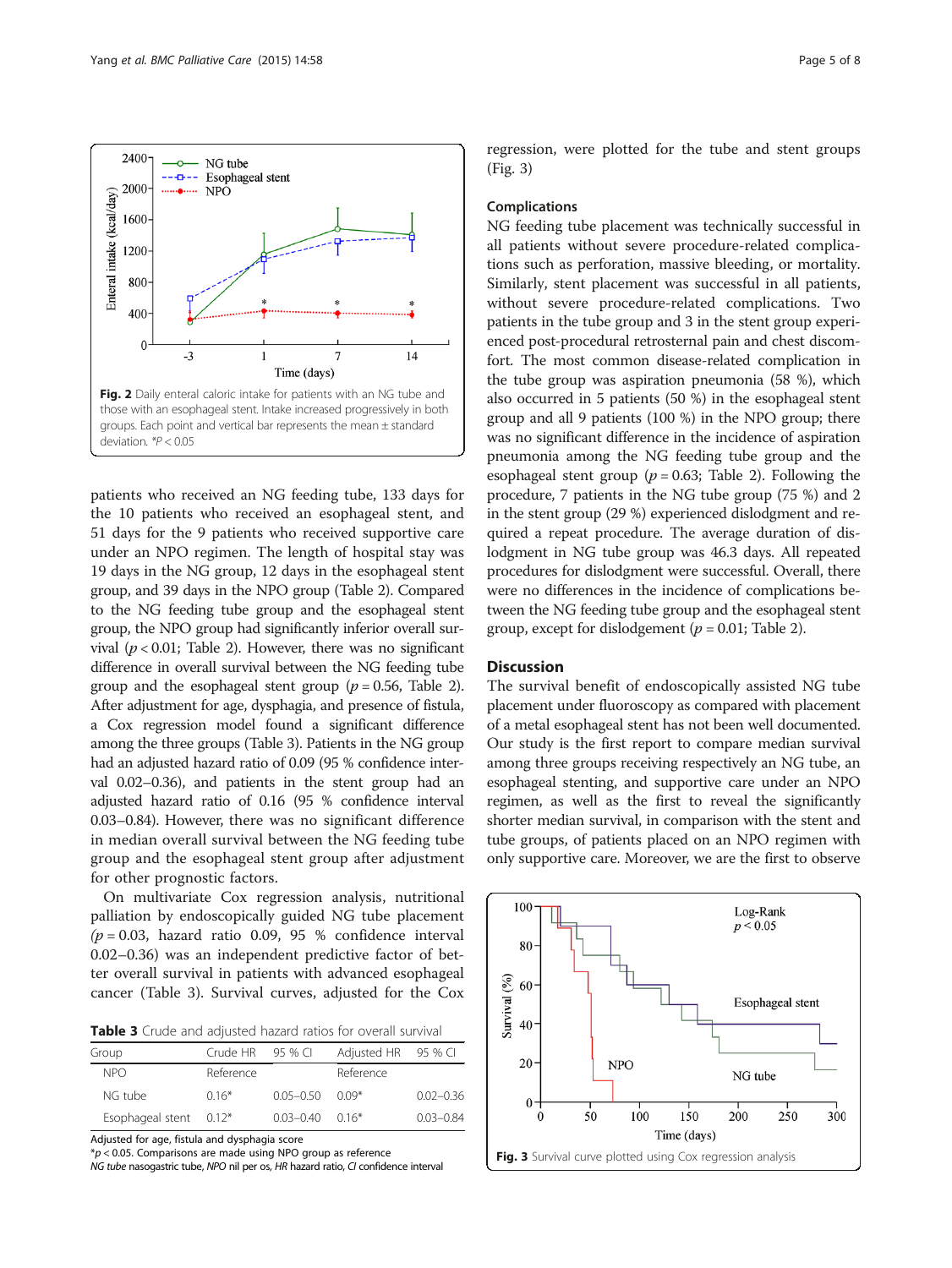the lack of significant difference in overall survival patients receiving an NG feeding tube and those receiving an esophageal stent.

Advanced esophageal cancer has a poor prognosis, with a 5-year survival rate of 10–15 %. Malignant esophageal obstruction resulting from such cancer can cause malnutrition, increases mortality risk, and reduces tolerance to radiotherapy and chemotherapy [\[13\]](#page-7-0). The harmful effect of cachexia, resulting from the obstruction, on severity of illness and mortality risk is of particular concern. An Asian retrospective study reported that the median overall survival of patients with AJCC stage IV cancer was 125 days [[14](#page-7-0)]. Because advanced esophageal cancer is not curable, palliative treatment is required, particularly to improve quality of life and correct dysphagia and poor nutrition [[15](#page-7-0)]. In fact, more than 50 % of patients with esophageal cancer have an inoperable condition at presentation and require palliation for poor nutrition [\[16\]](#page-7-0). Palliative care should result in a low complication rate in these patients and is usually performed during a limited hospital stay because their life expectancy is short [[17](#page-7-0)].

European nutrition societies recommend using enteral nutrition as first-line support in patients with a functional gut. [[18](#page-7-0)]. If this route is not available, then parenteral nutrition may be selected. However, parenteral nutrition should not be given regularly and a thorough assessment needs to be done before the initiation of parenteral nutrition. Full consideration of assessment includes patients' clinical condition, psychosocial aspect and potential economic constraints [\[19\]](#page-7-0). When feeding routes are in place, it is easier to provide patients with medication in addition to nutrition and hydration. Feeding has a well-being purpose in some patients, particularly in the last period of life. Preserving nutrition and daily functional activity is one goal of enteral feeding, and relieving hunger and thirst is another goal. Refractory cachexia is characteristic of low performance score and expected survival of less than 3 months. If the patients are in refractory cachexia stage, therapeutic interventions, such as NG tube feeding or esophageal stenting, may alleviate the hunger and eatingrelated distress of patients and families [\[6\]](#page-7-0). Some evidence also supports clinical significance for the establishment of enteral nutrition for patients with esophageal cancer. Compared with total parenteral nutrition, enteral nutrition has been found to have a lower frequency of metabolic problems [\[20\]](#page-7-0). It is important for maintaining the normal mucosal barrier of the gut, which blocks the invasion of gut flora and prevents immune compromise caused by toxic side effects [[21](#page-7-0)]. Endoscopically assisted NG tube placement under fluoroscopic guidance is a widely used way to establish enteral nutrition. However, instead of enteral nutrition, metal esophageal stenting, which has been used since the 1990s, is currently the main option to palliate malignant esophageal obstruction [\[22](#page-7-0)].

Homs et al. suggested that stent placement be reserved for patients with severe dysphagia and a short life expectancy or for those with poor response to brachytherapy; they found the median survival after stent placement to be 145 days [[16\]](#page-7-0). Grilo et al. showed that percutaneous endoscopic gastrostomy (PEG) may be a suitable enteral nutrition technique in patients unsuitable for esophageal stenting, and they reported mean survival after PEG to be 5.9 months [[23](#page-7-0)]. Ferraz et al. reported that overall median survival after gastrostomy for patients with advanced esophageal cancer was 61 days (range 1 to 551 days) [[24](#page-7-0)]. When stenting, radiation, and PEG are technically not feasible, adequate caloric intake should be maintained by nutritional support with an NG feeding tube [\[25](#page-7-0)].

Advanced TNM stage, weight loss, dysphagia, fistula, and advanced age are known independent indicators of poor prognosis for patients with esophageal cancer [\[26](#page-7-0)]. In the present study, median overall survival of patients in the NPO group was approximately half that of patients in the NG group and esophageal stent group. A Cox regression model found significant differences in survival among the three groups with regard to age, dysphagia, and presence of fistula. However, no significant difference in median overall survival between the tube group and the stent group was demonstrated after adjustment for other potential prognostic factors.

Compared to the NG feeding tube group and the esophageal stent group, the NPO group had significantly longer length of hospital stay ( $p = 0.01$ ; Table [2](#page-2-0)). After establishment of enteral feeding, the need of intravenous fluids became less. The administration of home parenteral nutrition in incurable cancer patients was a debate among different specialists and in the field of bioethics [[27\]](#page-7-0). The patients with NG feeding or esophageal stent were cared more easily by their care-giver at home without intravenous fluids support.

Establishment of enteral nutrition is another predictor of median overall survival in patients with advanced esophageal cancer. It has many advantages as a treatment in patients with advanced malignant obstruction, including physiological response, immunocompetence, increased quality of life, and cost-effectiveness [[28](#page-7-0)]. However, in our study, enteral nutrition and esophageal stenting produced similar benefits, with both improving overall survival. Lazaraki et al. reported that metal esophageal stenting was a superior choice for malignant esophageal dysphagia, with a low rate of procedure-related complications (0– 17 %) and low procedure-related mortality (0–2 %) [[29](#page-7-0)]. In the present study, the rate of procedure-related complications in both groups was very low, showing that endoscopy-assisted NG tube placement and metal esophageal stenting are safe even in patients who have been heavily treated or are in a late stage of disease. However, Nicolas et al. found the incidence of aspiration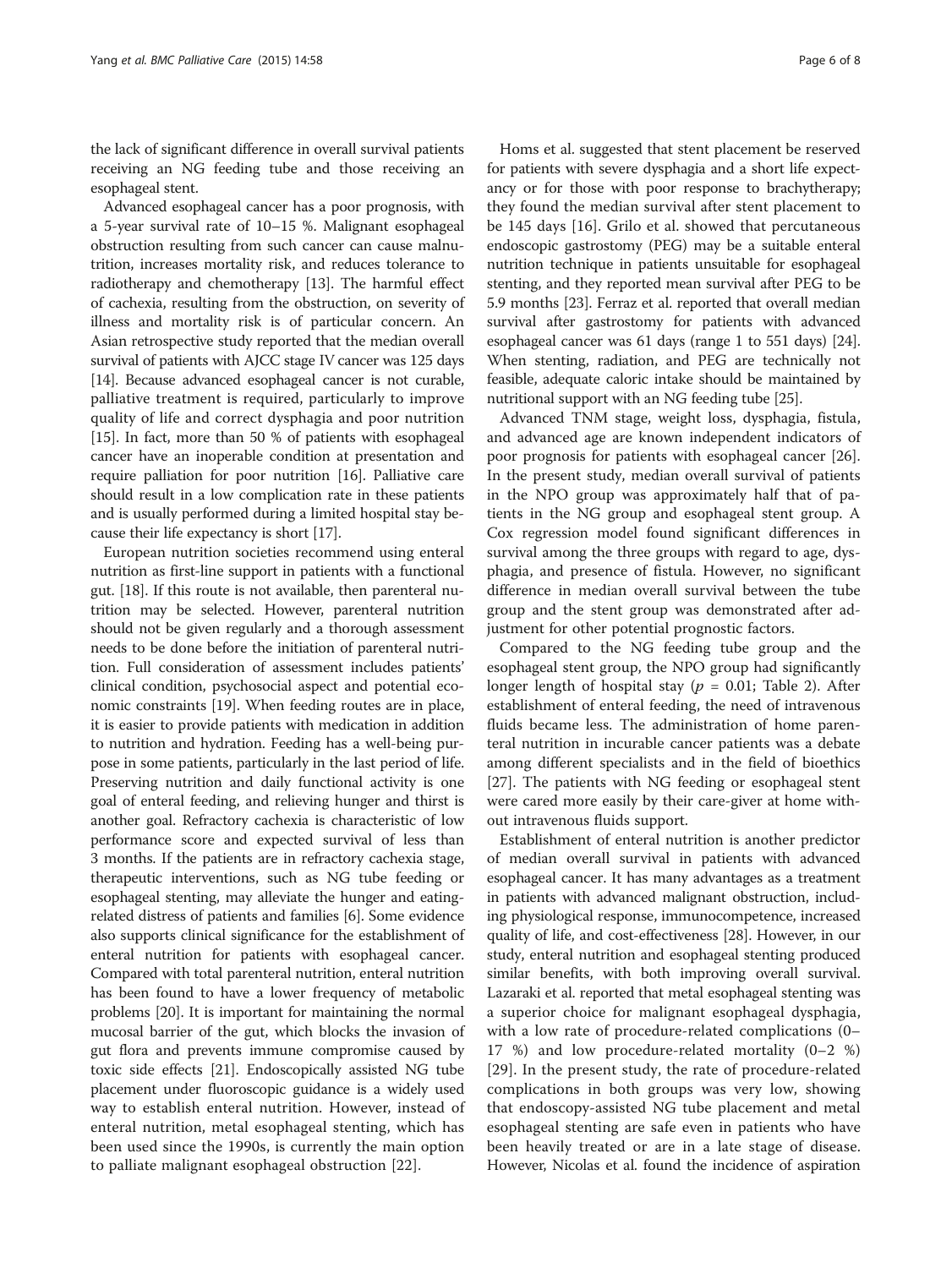<span id="page-6-0"></span>pneumonia in patients with an NG feeding tube to be 53 %, a result of gastroesophageal reflux related to the presence of the tube; in our study, the incidence of aspiration pneumonia in the tube group was 58 %, which is comparable. There was no significant difference in the incidence of aspiration pneumonia between the tube group and the stent group. However, the incidence of dislodgment in the tube group was significantly higher than in the stent group (58 % vs. [2](#page-2-0)0 %,  $p = 0.01$ ; Table 2). Food bolus obstruction and removal of the NG tube by the patient were the main reasons for this.

A 2004 study by Homs et al. showed that there was no significant difference in median survival between patients who underwent brachytherapy (155 days) and patients who underwent stent placement (145 days), although patients who underwent brachytherapy had better quality of life after a follow-up of at least 3 months [[30](#page-7-0)]. However, brachytherapy may not be suitable for advanced esophageal cancer patients with a short life expectancy who need quick establishment of enteral nutrition or for patients who have previously failed brachytherapy [[31\]](#page-7-0). NG tube placement and PEG should be reserved for patients with short life expectancy and those in poor medical condition. Although PEG is thought to be the better option for a long-term feeding route, NG tube placement and esophageal stenting may play a role when the endoscope cannot pass the obstruction site or when PEG fails. Shukla et al. reported a success rate of approximately 75 % for endoscopy-assisted NG tube placement [[32\]](#page-7-0). In our study, NG tube placement was attempted in 14 patients. Two patients failed because of nearly complete obstruction of the tumor site and were treated with supportive care under an NPO regimen. As we used fluoroscopic guidance, our tube placement success rate was 86 %, an increase from that reported by Shukla et al. [[32](#page-7-0)].

Squamous cell carcinoma of the esophagus is associated with lower socioeconomic status [[33\]](#page-7-0), and NG tube placement (US\$235) costs less than esophageal stenting (US\$2,205). Therefore, endoscopically assisted NG tube placement under fluoroscopic guidance might be an affordable alternative for patients who cannot afford a metal esophageal stent.

There are some limitations to our study. First, its retrospective design and small sample size mean that large prospective cohort studies are needed to confirm the impact of endoscopically assisted NG tube placement in patients with advanced malignant esophageal obstruction. Second, data on the patients' symptoms and follow-up were obtained from reviews of medical records, which might introduce selection bias. Third, because the Taiwanese national health insurance system does not reimburse patients for metal esophageal stents, patients in the esophageal stent group might have had better socioeconomic status than those in the NG and NPO groups. Fourth, we did not assess quality of life. Metal esophageal stenting might be preferable for patients with a short life expectancy who require quick relief from dysphagia [[30\]](#page-7-0), as eating by mouth allows patients to taste the food, and this might be related to quality of life. Fifth, it was difficult to calculate total caloric intake from enteral source and parenteral source during hospitalization and home-care period. There was no significant difference ( $p = 0.08$ ; Table [2\)](#page-2-0) in the amount of intravenous fluids among the three groups. The patients who received peripheral parenteral nutrition (PPN) after establishment of the enteral route are two in the NG tube group, one in the esophageal stent group, and two in the NPO group. No patient received total parenteral nutrition. In the NG tube group and the esophageal stent group, parenteral nutrition was stopped one day after establishment of enteral route. One patient in NPO group received 1800 ml of PPN for 5 days and stopped PPN because of pulmonary edema. The other patient in NPO group received 1200 ml PPN for 16 days and stopped PPN because of patient and family's decision. The average mean survival in NPO group with PPN was 62 days, which was superior to mean survival in NPO group. Insufficient nutrition support may be one of the reasons of poor prognosis in NPO group. The amount of enteral intake, however, was increased significantly in the NG tube group and the esophageal stent group. The procedure may also alleviate the hunger and eating-related distress of incurable cancer patients and families [\[6](#page-7-0)].

### Conclusion

In conclusion, both endoscopically assisted NG tube placement under fluoroscopic guidance and esophageal stenting significantly improved the survival of patients with malignant esophageal obstruction, with no significant difference between the treatments. Palliative enteral feeding by NG tube is safe, inexpensive, and has a low complication rate. Therefore, we suggest that endoscopy-assisted NG tube placement under fluoroscopic guidance can be considered as an alternative method of palliative treatment for malignant esophageal obstruction for patients who have a short life expectancy or who are unable to receive esophageal stenting due to cost concerns or personal choice.

# Additional file

[Additional file 1:](dx.doi.org/10.1186/s12904-015-0056-5) Research ethics approval. (PDF 817 kb)

#### Abbreviations

AJCC: American joint committee on cancer; NG: Nasogastric; NPO: Nil per os; PEG: Percutaneous endoscopic gastrostomy.

#### Competing interests

The authors declare that they have no competing interests.